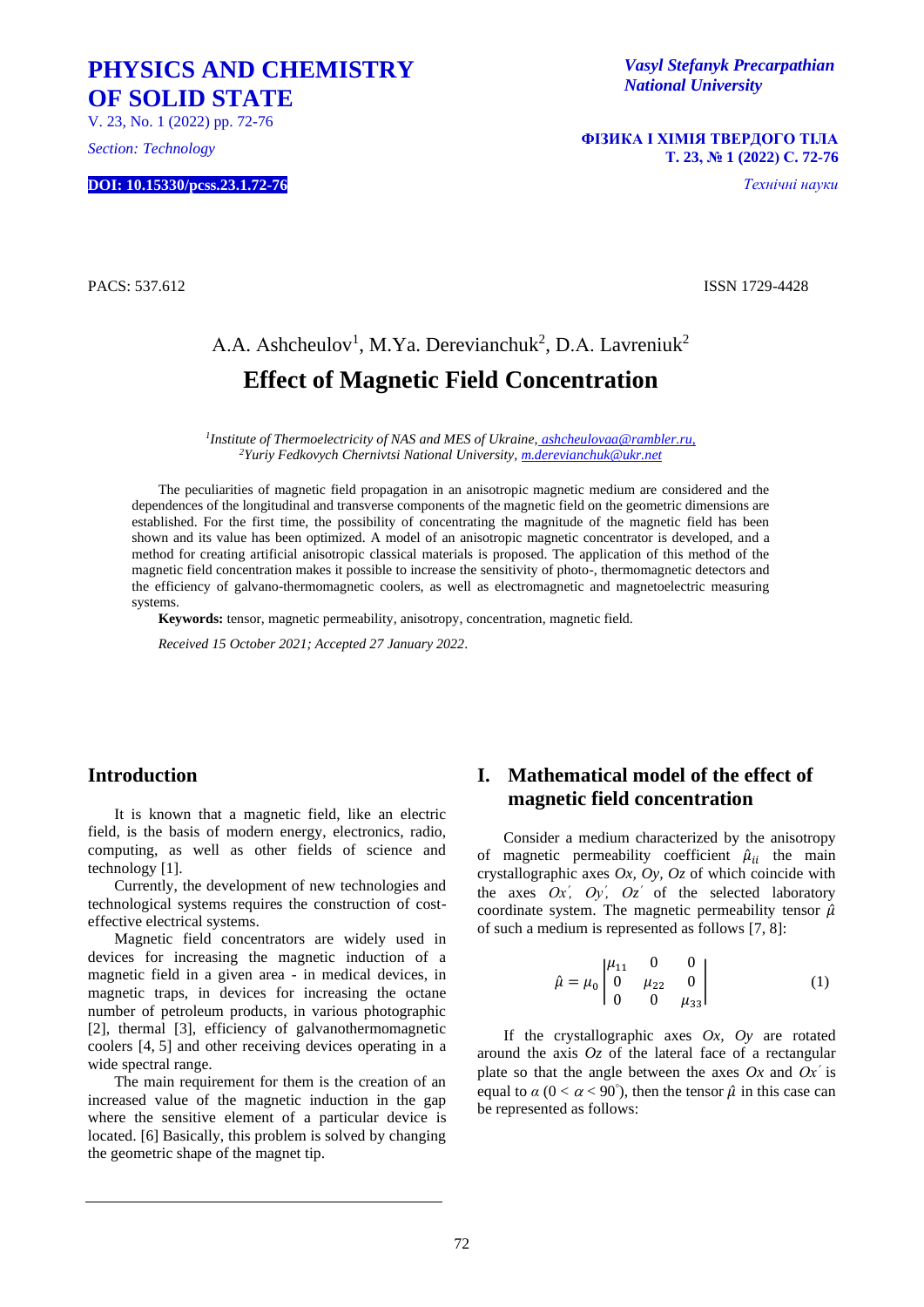$$
\hat{\mu} = \mu_0 \begin{vmatrix} \mu_{11} \cos^2 \alpha + \mu_{22} \sin^2 \alpha & (\mu_{11} - \mu_{22}) \sin \alpha \cdot \cos \alpha & 0 \\ (\mu_{11} - \mu_{22}) \sin \alpha \cdot \cos \alpha & \mu_{11} \sin^2 \alpha + \mu_{22} \cos^2 \alpha & 0 \\ 0 & 0 & \mu_{33} \end{vmatrix}
$$
(2)

In the case of creating from such an anisotropic material a rectangular plate of length *а*, height *b* (*а* >> b) and width  $c$  ( $a \gg b > c$ ) the selected crystallographic axes *Ox* and *Oy* of which are located in the plane of the side face  $(a \times b)$ , and axis Ox is located at an angle  $\alpha$  to the edge *а* (Fig. 1), it will be characterized by the presence of both longitudinal  $\mu_{\parallel}$ , and transverse  $\mu_{\perp}$ components:

$$
\mu_{\parallel} = \mu_0 (\mu_{11} \cos^2 \alpha + \mu_{22} \sin^2 \alpha), \tag{3}
$$

$$
\mu_{\perp} = \mu_0 (\mu_{11} - \mu_{22}) \sin \alpha \cos \alpha \tag{4}
$$



**Fig. 1.** Artifical anisotropic magnetic plate (crystallographic  $Z$  axis coincides with laboratory  $Z'$ , they are placed perpendicular to the drawing plane).

If such a plate is placed in an external homogeneous magnetic field of intensity  $\vec{H}$  so that the vector of intensity  $\vec{H}$  is placed perpendicular to the upper and lower faces of this plate *(ас)*, then in its volume there appear both longitudinal  $\vec{B}_{\parallel}$  and transverse  $\vec{B}_{\perp}$ components of the magnetic induction vector  $\vec{B}$ . Their values can be represented by the formulae:

$$
\vec{B}_{\parallel} = \vec{H} \cdot \mu_0 (\mu_{11} \cos^2 \alpha + \mu_{22} \sin^2 \alpha), \tag{5}
$$

$$
\vec{B}_{\perp} = \vec{H} \cdot \mu_0 (\mu_{11} - \mu_{22}) \sin \alpha \cos \alpha. \tag{6}
$$

The transverse and longitudinal magnetic fluxes arising in the volume *(аbс)* of the plate are described by the following formulae

$$
\vec{\Phi}_{\parallel} = \vec{H} \cdot \mu_0 (\mu_{11} \cos^2 \alpha + \mu_{22} \sin^2 \alpha) \cdot b / ac, \tag{7}
$$

$$
\vec{\Phi}_{\perp} = \vec{H} \cdot \mu_0 (\mu_{11} - \mu_{22}) \sin \alpha \cos \alpha \cdot a/bc.
$$
 (8)

The conversion factor *m* is represented by the formula

$$
m = \frac{\mu_1}{\mu_{\parallel}} = \frac{(\mu_{11} - \mu_{22}) \sin \alpha \cos \alpha}{\mu_{11} \cos^2 \alpha + \mu_{22} \sin^2 \alpha}.
$$
 (9)

The study of the values of the conversion factor *m* to the extremum at the angle  $\alpha$  ( $\frac{\partial m}{\partial \alpha} = 0$ ) - showed that the maximum value of *m* is observed at the angle  $\alpha_{opt.} = \arctg \sqrt{\mu_{11}/\mu_{22}}$ 

$$
m_{max} = m(\alpha_{opt.}) = \frac{\sqrt{K(K-1)}}{2K},\tag{10}
$$

where  $K = \mu_{11}/\mu_{22}$ .

Estimates have shown that since  $a \gg b > c$  the influence of boundary conditions on the volumetric distribution of the magnetic field in the volume of the plate at the ends and side faces can be neglected [9].

Therefore, the formulae for the transverse and longitudinal magnetic fluxes at the optimal angle *α* take on the form

$$
\vec{\Phi}_{\parallel} = \vec{H} \cdot \mu_0 \frac{2K}{K+1} \cdot \frac{b}{ac},\tag{11}
$$

$$
\overrightarrow{\Phi}_{\perp} = \overrightarrow{H} \cdot \mu_0 \frac{\sqrt{K}(K \cdot 1)}{K + 1} \cdot \frac{a}{bc}.
$$
 (12)

Thus, the maximum concentration factor *l* of the investigated device on the one hand is determined by the values of the coefficients  $\mu_{11}$  and  $\mu_{22}$  of the plate material, and on the other hand by the coefficient of its shape *(аb)*.

$$
l = \frac{\vec{\Phi}_{\perp}}{\vec{\Phi}_{\parallel}} = \frac{\sqrt{K}(K-1)}{2K} \cdot (a/b)^2 = m_{max} \cdot (a/b)^2. \tag{13}
$$

It should be noted that in this case the equipotential surfaces of the magnetic field inside the volume of the plate are placed at an angle *β*, the value of which is determined by the expression

$$
\beta = \arctg\left(\frac{\kappa - 1}{\kappa + 1}\right). \tag{14}
$$

To place the equipotential surfaces of the magnetic field of the transverse component of magnetic induction parallel to the faces  $a \times c$ , it is necessary to orient the crystallographic axes at some angle  $\gamma = \alpha_{opt} - \beta$ .

Then, the equipotential surfaces of the transverse component of the magnetic field are placed parallel to the faces  $a \times c$ , the concentration factor  $l_1$  is determined by the following expression

$$
l_1 = \frac{(K-1)\cdot \sin\gamma \cdot \cos\gamma}{K\cos^2\gamma + \sin^2\gamma} \cdot (a/b)^2.
$$
 (15)

In this case, the transverse magnetic flux  $\vec{\Phi}_{\perp}$  is located along the length *а* of the anisotropic plate.

It should be noted that this effect works in both static and dynamic fields.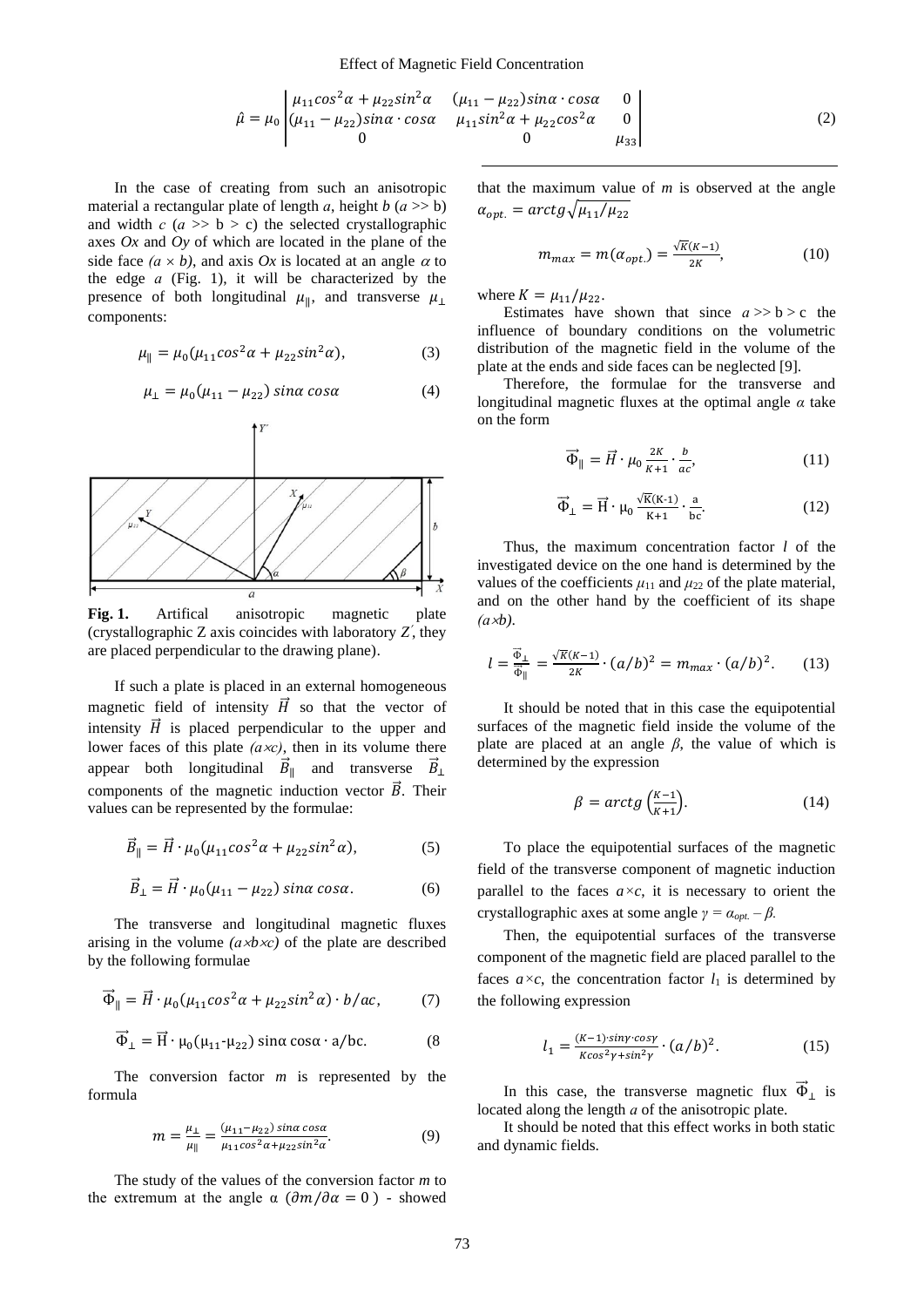### **II. Method of creating materials for an anisotropic magnetic concentrator**

The analysis of the literature showed that at the moment there are no real anisotropic magnetic materials that would allow them to be used to create effective magnetic concentrators [10, 11, 12].

The solution to this problem was found by creating artificial anisotropic magnetic materials. The meaning of which is that an artificial anisotropic magnetic material is a system of parallel alternating plates 1 and 2 with thicknesses  $d_1$  i  $d_2$  characterized by different permeability coefficients  $\mu_1$  and  $\mu_2$ , respectively ( $\mu_2 \gg \mu_1$ ) [9].

The calculation of such an artificial anisotropic magnetic material is performed based on the maximum value of the anisotropy factor of magnetic permeability  $k = \mu_{\parallel}/\mu_{\perp}$  using the method described in [9]. The source materials of layers 1 and 2 are selected based on the maximum value of the difference in their coefficients  $(\mu_2 \gg \mu_1).$ 

Let us represent such a system in the form of a rectangular parallelepiped (Fig. 2) of length  $a_1$ , height  $b_1$ and width *c1*, consisting of parallel layers 1 and 2, which alternate. These layers with thicknesses *d<sup>1</sup>* and *d2*, are made of magnetic materials with permeability coefficients  $\mu_1$  and  $\mu_2$ , respectively ( $\mu_2 \gg \mu_1$ ).



**Fig. 2.** Structure model of artificial anisotropic magnetic medium. 1– layer of material with magnetic permeability  $\mu_1$  and thickness  $d_1$ ; 2 – layer of material with magnetic permeability  $\mu_2$  and thickness  $d_2$ .

The values of the longitudinal  $\mu_{\parallel}$  and transverse  $\mu_{\perp}$ , components of the magnetic permeability tensor  $\hat{\mu}$  of this alternating system are determined by the following expressions:

$$
\mu_{\parallel} = (\mu_1 d_1 + \mu_2 d_2) / (d_1 + d_2),\tag{16}
$$

$$
\mu_{\perp} = \mu_1 \mu_2 (d_1 + d_2) / (\mu_1 d_2 + \mu_2 d_1). \tag{17}
$$

The optimal values of  $d_1$  and  $d_2$  are related by the following relationship:

$$
d_2 = d_1 \cdot \sqrt{\mu_2/\mu_1}.\tag{18}
$$

This, in turn, allows both independent selection of the source materials and their geometric dimensions, and appropriate optimization, which generally leads to the appearance of anisotropic substances with the required specified magnetic parameters.

The basis of the anisotropic magnetic concentrator is a plate of length *a* and height *b* and width *c,* the alternating layers 1 and 2 of which are located at some optimal angle [13], which is shown in Fig. 3.



**Fig. 3.** Anisotropic transforming element made of artificial anisotropic magnetic material.

Table 1, which is given in [11, 12], presents brief characteristics of existing isotropic magnetic materials that can be used to create artificial anisotropic materials.

**Table 1.**

| Coefficients of magnetic permeability of materials. |                                             |  |
|-----------------------------------------------------|---------------------------------------------|--|
| Coefficients of magnetic                            | Permeability                                |  |
| permeability of materials.                          | $(\mu)$ (H/m)                               |  |
| Name of material                                    |                                             |  |
| Metglas                                             | 1.25                                        |  |
| Nanoperm                                            | $10 \times 10^{-2}$                         |  |
| Mu metal                                            | $2.5 \times 10^{-2}$                        |  |
| Permaloy (alloy 80% nickel                          |                                             |  |
| and 20% iron)                                       | $1.0 \times 10^{-2}$                        |  |
| <b>Electrical</b> steel                             | $5.0 \times 10^{-3}$                        |  |
| Nickel-zinc ferrite                                 | $2.0 \times 10^{-5} - 8.0 \times 10^{-4}$   |  |
| Manganese-zinc ferrite                              | $> 8.0 \times 10^{-4}$                      |  |
| Steel                                               | $1.26 \times 10^{-4}$                       |  |
| Nickel                                              | $1.26 \times 10^{-4} - 7.54 \times 10^{-4}$ |  |
| Platinum                                            | $1.2569701 \times 10^{-6}$                  |  |
| Aluminum                                            | $1.2566650 \times 10^{-6}$                  |  |
| <b>Bismuth</b>                                      | $1.25643 \times 10^{-6}$                    |  |
| Iron (purity 99.8%)                                 | $6.3 \times 10^{-3}$                        |  |
| Iron (99.95% pure iron                              |                                             |  |
| scorched in hydrogen)                               | $2.5 \times 10^{-1}$                        |  |
| Iron-cobalt alloys                                  | $2.3 \times 10^{-2}$                        |  |
| Martensitic stainless steel                         |                                             |  |
| (hardened)                                          | $5.0 \times 10^{-5} - 1.2 \times 10^{-4}$   |  |
| Carbon steel                                        | $1.26 \times 10^{-4}$                       |  |
| Neodymium magnet                                    | $1.32 \times 10^{-6}$                       |  |
| Fluoroplastic 4, Teflon                             | $1.2567 \times 10^{-6}$                     |  |
| Sapphire                                            | $1.2566368 \times 10^{-6}$                  |  |
| Copper                                              | $1.2566290 \times 10^{-6}$                  |  |

The use of selected materials listed in Table 1 allows us to create artificial anisotropic magnetic materials whose anisotropy of magnetic permeability is in a wide range.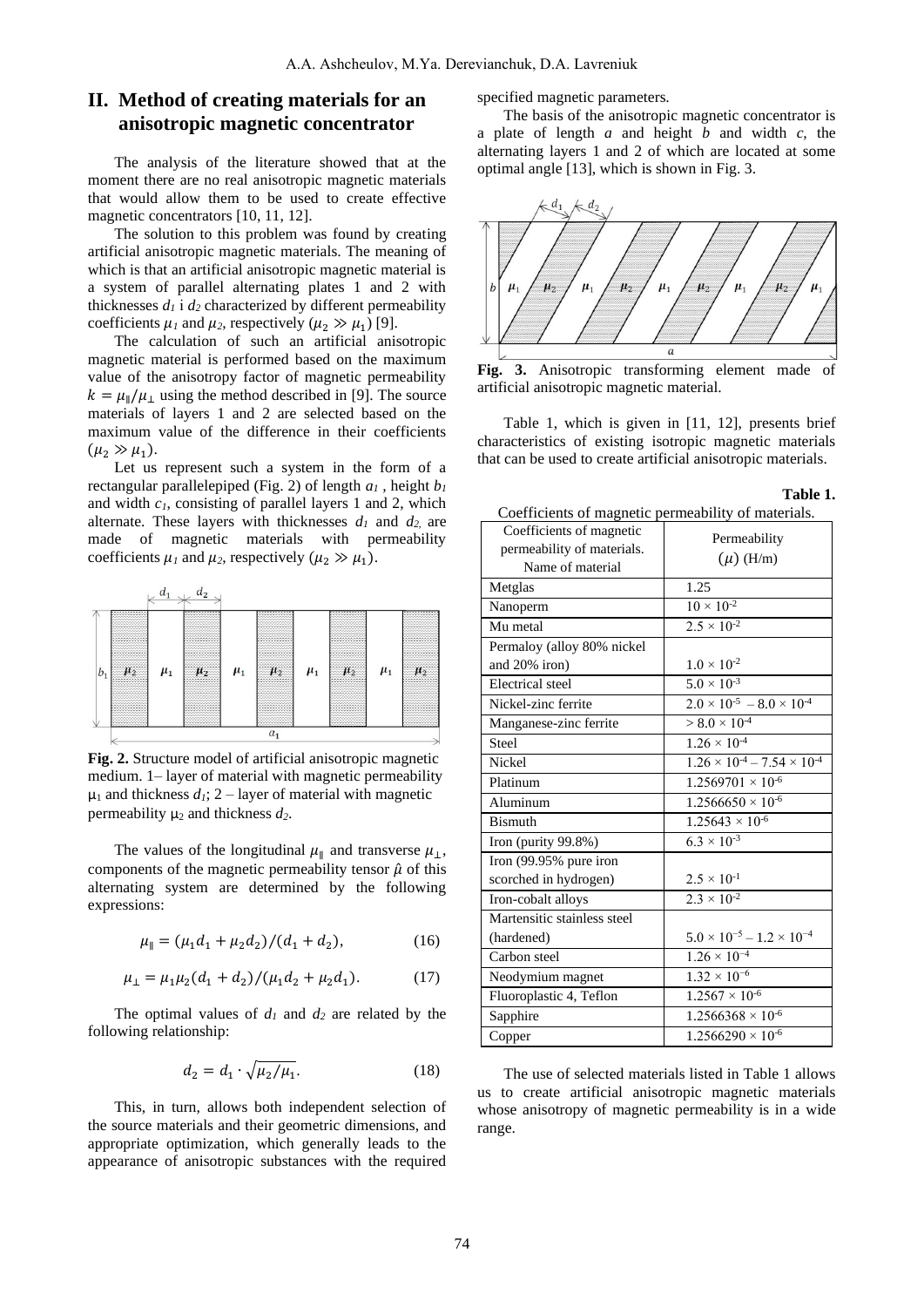| Characterístics of artificial anisotropic magnetic materials.                                 |                                                     |                                                           |                                                                 |
|-----------------------------------------------------------------------------------------------|-----------------------------------------------------|-----------------------------------------------------------|-----------------------------------------------------------------|
| Source<br>magnetic materials                                                                  | Aluminum<br>$\mu_l = 1.256665 \times 10^{-6}$ (H/m) | Copper<br>$\mu_l$ =1.256629 × 10 <sup>-6</sup><br>(H/m)   | <b>Bismuth</b><br>$\mu_l$ = 1.25643 × 10 <sup>-6</sup><br>(H/m) |
|                                                                                               | Nickel<br>$\mu_2 = 1.26 \times 10^{-4}$<br>(H/m)    | Electrical steel<br>$\mu_2 = 5.0 \times 10^{-3}$<br>(H/m) | Iron-cobalt alloy<br>$\mu_2 = 2.3 \times 10^{-2}$<br>(H/m)      |
| Anisotropy coefficient of<br>artificial layered material<br>$k = \mu_{\parallel}/\mu_{\perp}$ | $8,30491 \times 10^{1}$                             | $3,855711 \times 10^{3}$                                  | $1,803822 \times 10^4$                                          |
| Conversion factor<br>$m, \%$                                                                  | 97,62                                               | 99.95                                                     | 99.99                                                           |
| Concentration factor<br><i>l</i> , (at $a/b=20$ )                                             | 390,48                                              | 399.79                                                    | 399.96                                                          |

Characteristics of artificial anisotropic magnetic materials.

Table 2 shows the characteristics of three artificial anisotropic magnetic materials, layers 1 and 2 are made of: aluminum and nickel; copper and electrical steel; bismuth and iron-cobalt alloy.

Analysis of the data in Table 2 indicates that a method has been proposed for creating artificial anisotropic magnetic materials, which are characterized by rather high values of the anisotropy coefficients of the magnetic permeability.

When bismuth and iron-cobalt alloy and a plate with a shape factor  $a/b = 20$  are used as source materials, the conversion factor will be  $m = 99,99\%$ .

The possibility of independent selection of materials for layers *1* and 2 with the required thicknesses  $d_1$ ,  $d_2$ leads to the appearance of the required anisotropic magnetic structures with given concentration factors.

#### **Conclusion**

The considered effect of concentration of a magnetic field with artificially anisotropic magnetic materials expands considerably the capabilities of electrical engineering, instrument making and other related industries.

**Table 2**

*Аshcheulov А.А.* – Professor, Doctor of technical sciences, chief researcher, Institute of thermoelectricity NAS and MES of Ukraine; *Derevianchuk M.Ya.* – head's assistant;

*Lavreniuk D.А*. – engineer.

- [1] I.E. Tamm, Fundamentals of theory of thermoelectricity (Fizmatlit, Moscow, 2003) [in Russian].
- [2] I.M. Vikulin., V.I. Stasfeyev, Physics of semiconductor devices (Radio i sviaz, Moscow, 1990) [in Russian].
- [3] L.I. Anatychuk, Thermoelements and thermoelectric devices: Handbook (Naukova dumka, Kyiv, 1979) [in Russian].
- [4] A.G. Samoilovich, Thermoelectric and thermomagnetic energy conversion methods (LKI, Moscow, 2012) [in Russian].
- [5] A.A. Ashcheulov, V.G. Okhrem, I.S. Romaniuk, New thermoelectric effects and elements (Rodovid, Chernivtsi, 2015) [in Ukrainian].
- [6] E.G. Andreeva, A.A. Tatevosian, I.A. Semina, Scientific Bulletin, Omsk 1(87), 110 (2010) [in Russian].
- [7] J. Nye, Physical properties of crystals and their description with the help of tensors and matrices (Mir, Moscow, 1967) [Russian transl.]
- [8] Jacob Fraden, Handbook of modern sensors: physics, designs, and applications (Springer, New York, 2015).
- [9] V.P. Babin, T.S. Gudkin., Z.M. Dashevsky, L.D. Dudkin, E.K. Iordanishvili, Semiconductors 4, 742 (1974).
- [10] Physical encyclopaedic dictionary (Sov.entsyklopedia, Moscow, 1984).
- [11] David Jiles, [Introduction to Magnetism and Magnetic Materials](https://books.google.com/books?id=axyWXjsdorMC&q=mu+metal&pg=PA354) (CRC Press, New York, 1998).
- [12] B.D. Cullity, C.D. Graham, Introduction to Magnetic Materials, 2nd edition. Hoboken (John Wiley & Sons, Inc., New Jersey, 2008).
- [13] A.A. Ascheulov, D.O. Lavreniuk, O.S. Verenko, Patent of Ukraine № 141900 Magnetic field concentrator, (2020) [in Ukrainian].